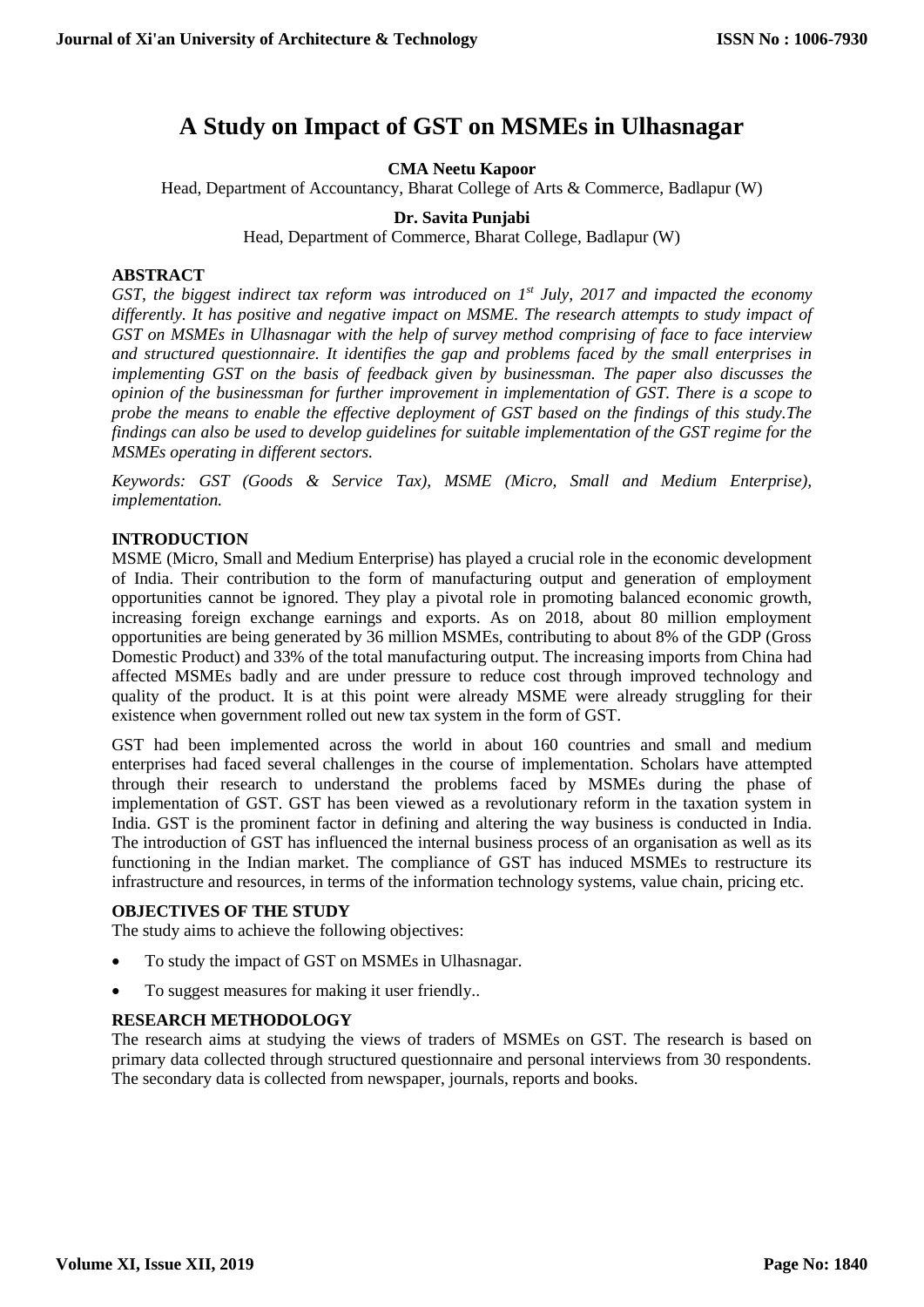## **AREA OF STUDY**

The study was conducted in the area of Ulhasnagar known for micro and small enterprises. It is a manufacturing centre with many units manufacturing Jeans and other apparels. It is also the centre of trade of women outfits. The respondents were Manufacturers, Traders and Accountants.

#### **SIGNIFICANCE OF THE STUDY**

The study aims at highlighting the positive and negative effect of GST on MSMEs. The study would also highlight the problem faced by small enterprises in implementation of GST. This would help the policy makers to design measures to ease the work of MSMEs in implementation process.

#### **REVIEW OF LITERATURE**

There is intensive study done on GST nationally and internationally. Some of the papers on GST are reviewed to get the understanding of the overall scenario in regime of GST implementation.

**ArpitaShailesh&Dr.Taruna (2016);** in their paper has studied implementation of GST in nations worldwide. The research also highlights the impact of GST on various sectors.

**Ms. Rani Jacob (2017);** has study positive and negative impact of GST on MSMEs. The paper also deals with implication of GST on small enterprises.

**SaurabhSuman (2017);** in his paper has taken a survey on implementation of GST by SMEs and the problems associated with GST were discussed. The paper concluded saying that problems will get resolved over a period of time and GST will prove profitable to all businessmans.

**Dr.V.R.Nedunchezhian and others (2018);**highlihts the problems faced by MSMEs in implementing issues. The survey was conducted to get the responses. It was pointed that the responses were neither too negative nor too positive and was in a balanced condition. The adoption of GST would become easy if teething issues are addressed by the policy makes immediately.

**Vidit Mohan &Salman Ali (2018);** in their study provides multi-dimensional understanding of the gaps between the effect of anticipated and existing GST regime for the MSMEs and the associated tax compliance. It identifies the issues that are involved in GST implementation.

**Dr.Ankita and others (2018);** has studied the problems faced by MSME, their feedback on GST and still how the businessman are managing the business after a year of GST implementation.

## **FINDINGS OF THE STUDY**

The structured questionnaire was prepared with the responses as yes or no. 30 respondent filled the questionnaire. The responses were analysed using percentage. Here 90% of the enterprises agreed that GST implementation was a good step by the Government. This has reduced the compliance under various law and now the enterprises are required to follow one law. The online registration process was simple for 70% of the respondents. 40% mentioned that GST has made the tax payment easy for their business. They are required not to go personally for payment of tax. Online payment can be made. 80% believes that being everything online the compliance burden has increased and moreover the site does not support at the peak periods. Non-compliance leads to heavy fines and penalties. Only 13% stated that GST will help in the growth of new enterprises, 57% stated that after implementation of GST there was growth in business transaction, 50% says that because of online system of return filing there is ease in return filing. 33% agreed that after GST there was increase in sales and profit whereas majority believed that implementation of GST has hampered their business. Others stated that after GST they were unable to purchase from registered dealer if the purchaser is unregistered. 80% stated that after GST the working capital requirement increase in the GST regime as they have to pay GST without recovering from the customer. Levy is at the point of supply. This has raised the requirement of working capital. 43% stated that there is loss of liquidity because you are required to pay tax immediately

87% agreed that being everything online the dependency on technology has increased. The respondents who were not technosavy felt handicapped and were required to depend on professionals for every small thing. 50% felt that it has increased the tax burden with lower turnover. 47% said that it has lowered their transportation expenses. Only 40% agreed that sufficient training was provided to cope up with new reforms under GST.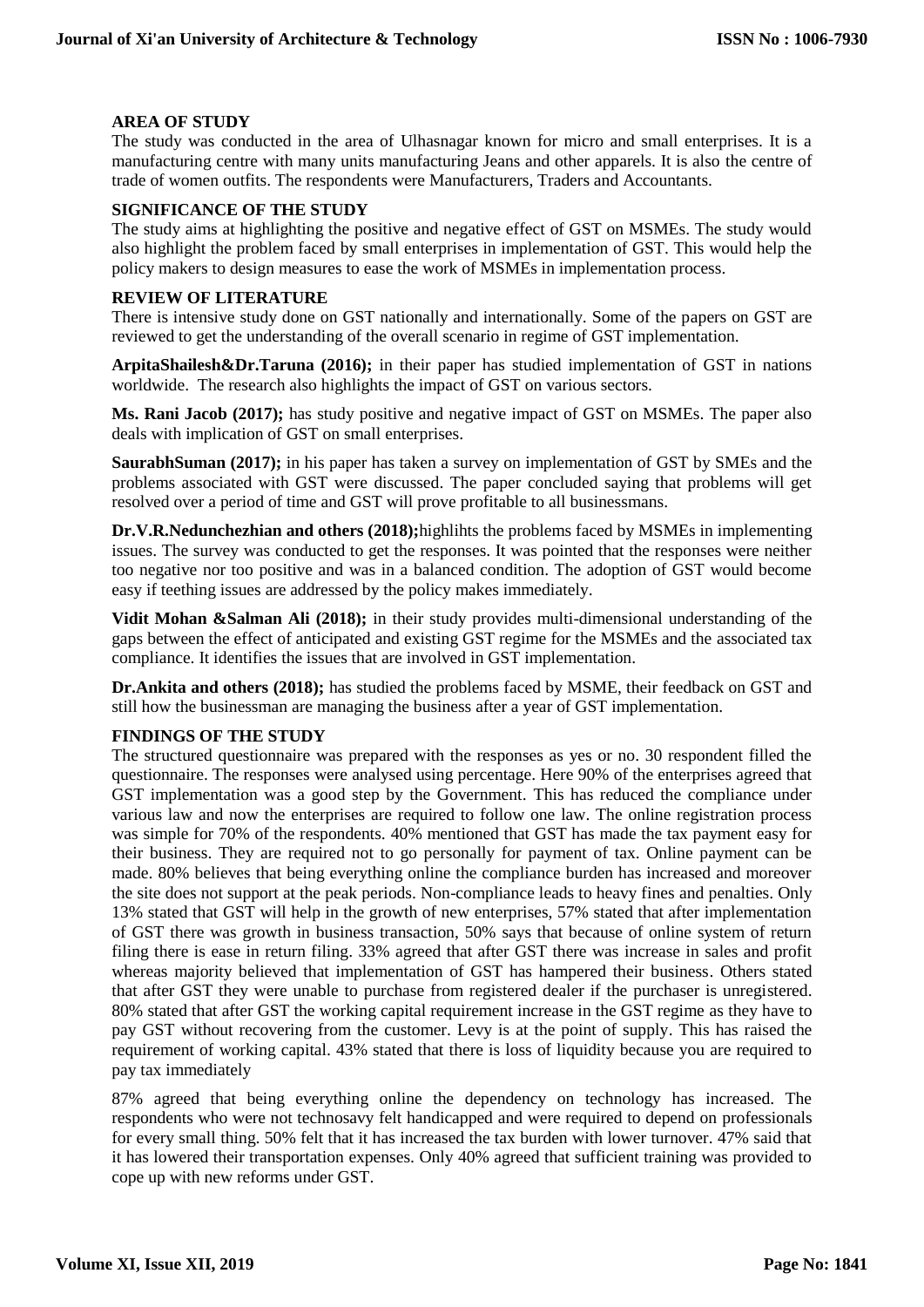

# **SUGGESTIONS**

- 1. The respondents suggested that professional institutes should be involved in training the owners so that their dependency on professionals is reduced. They also suggested that it should be the regular feature.
- 2. They were of the opinion that the time extensions for filing return was made at very last movements which should be announced in advance to reduce stress to the owners.
- 3. They suggested that a mechanism for immediate credit should be developed which will help MSMEs in regulating their cahflow and monitor their working capital.
- 4. The major suggestion was relating the site which creates problem during return filing dates. It should be develop in a manner that it reduces compliance timings.
- 5. Since GST is still under the improvisation mode, care should be taken that MSMEs representation should be considered while making amendments.

## **CONCLUSION**

GST is one of the biggest tax reforms since independence. It has combined various indirect tax under one act with a view of bringing uniformity in the form of "One Nation One Tax". However to make it acceptable to everyone it is important that everyone's representation is considered. It should consider the problems of MSMEs and make it convenient for them to accept it as the regular business feature rather than a compulsion on compliance. It is necessary that GST's effect on economy to be scrutinized in totality to reach a widely accepted conclusion.